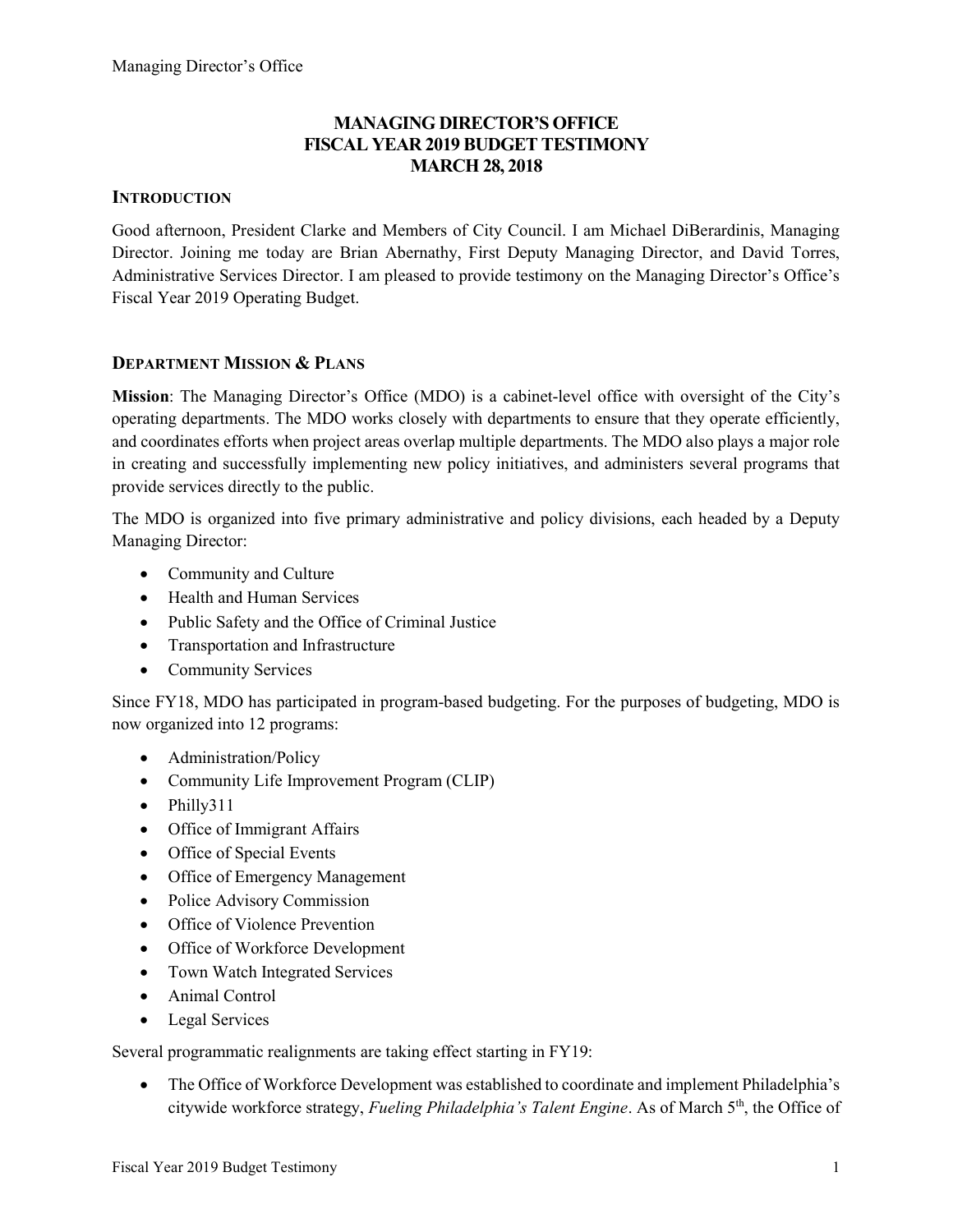Adult Education has become a division within the Office of Workforce Development and the Office of Adult Education budgetary program will be known as the Office of Workforce Development beginning in FY19. In addition, workforce development staff and programs from the Office of Community Empowerment and Opportunity and the Commerce Department's Talent Development Unit will also form part of the Office of Workforce Development budget.

- The Office of Civic Engagement and Volunteer Services (OCEVS) is aligning many of its staff and functions with the Mayor's Office of Public Engagement, and will no longer be a discrete MDO budgetary program.
- The MDO budgetary program formerly known as Youth Violence Reduction Partnership is now referred to as the Office of Violence Prevention (OVP). OVP was established in FY18 to lead and aid in the development, growth, and overall assessment of the City's violence prevention programs. The staff of OVP continues to oversee the existing Youth Violence Reduction Partnership, in addition to numerous other anti-violence initiatives.

# Plans for Fiscal Year 2019:

The proposed FY19 MDO budget contains funding to support several significant investments in public safety, public health, and workforce development:

Police Advisory Commission (PAC): \$250,000 in additional support in FY19, which will enable PAC to hire three additional staff and enhance the policy analysis capacity of the office. This additional funding brings the total FY19 budget for PAC to \$658,700 – a 265% increase over FY16 levels. The PAC will focus on issues related to the policies, practices, and customs of the Police Department. Moreover, the PAC will attend community meetings and will create meeting spaces, including digital spaces, to encourage community members to share concerns and provide input to the PAC regarding where the PAC should focus its resources. The PAC's work will focus on improving police community relations, building trust, anticipating problems, and exploring best practices from other police advisory commissions.

Office of Violence Prevention: \$300,000 in additional support in FY19 for community crisis prevention and grants to support community-based anti-violence organizations. OVP will use these additional dollars to continue building its foundation of collaboration, partnering with law enforcement agencies for new enforcement initiatives, joining with community-based organizations for resource-building and utilization, and employing citizens for community outreach and mobilization to reduce community violence. OVP is currently evaluating all City-funded violence prevention initiatives, both quantitatively and qualitatively. OVP has developed an evaluation tool and will be conducting individual evaluations with intent to conclude by the end of FY18. These evaluations will include the perspective of the communities they are intended to serve. OVP will use this data to support programs that need improvement, and develop new initiatives to promote community peace and public safety, such as a city-wide crisis intervention strategy. OVP plans to incorporate the faith-based community and a community grant foundation in its citywide prevention strategy to build safer communities.

Criminal Justice Reform: The Office of Criminal Justice (OCJ) will continue to oversee initiatives aiming to reduce the local jail population, improve public safety, reduce gun violence, and strengthen support systems that improve outcomes for returning citizens. In FY19, OCJ will coordinate with partner agencies to implement data-driven strategies to reduce the City's overreliance on jails and focus on reducing recidivism by better connecting returning citizens to the resources they need. Goals include continuing to implement strategies and reforms for an overall 34% reduction in the jail population by the conclusion of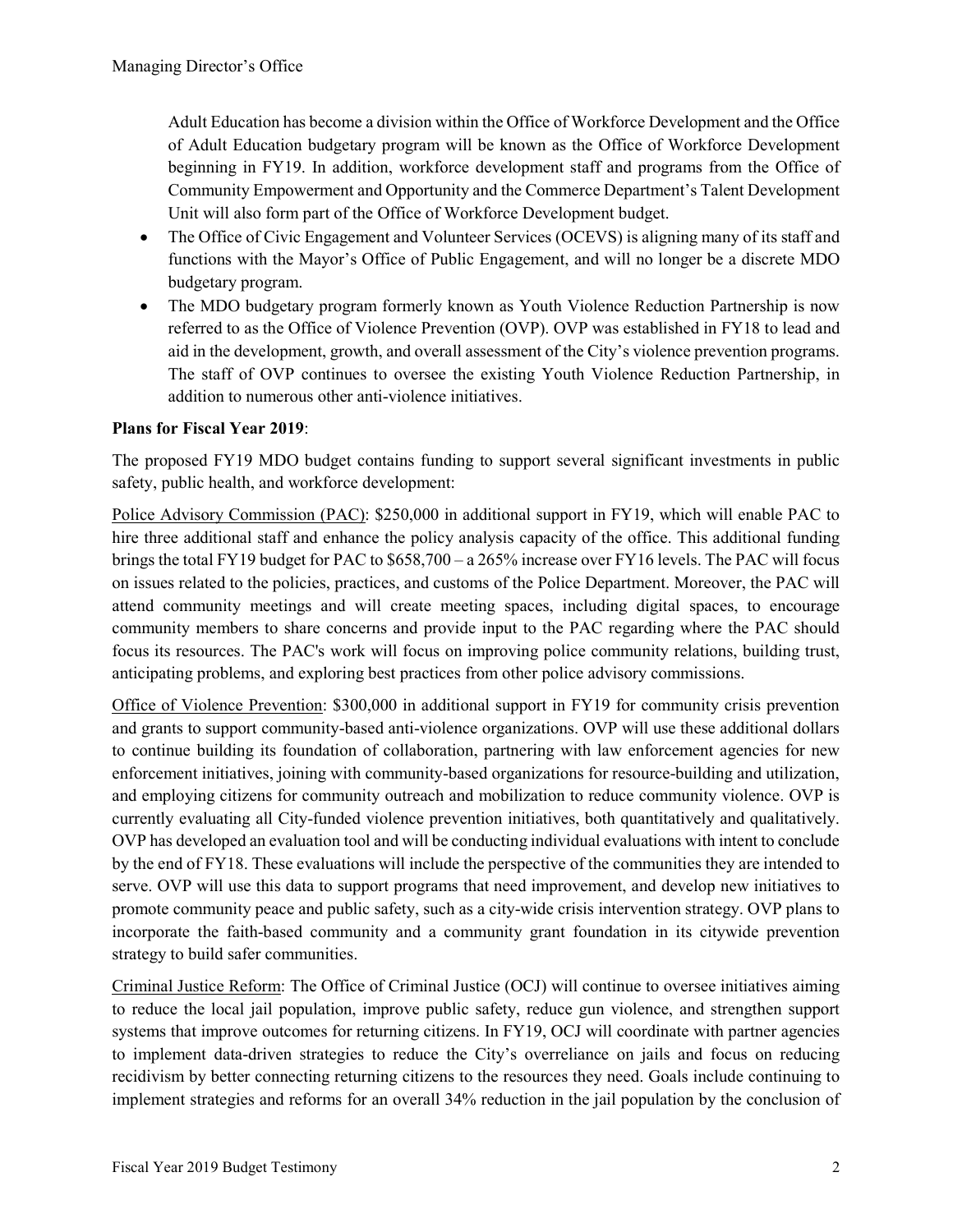FY19 as part of the MacArthur grant (from the FY16 baseline) and working with the Reentry Coalition to reduce recidivism by 25% by the end of 2020. Since July 2015, the jail population has been reduced by 28.5%.

Using \$449,000 in additional proposed funding in FY19, OCJ will pursue additional strategies to reduce the jail population, including creating a system of alternatives to cash bail; creating alternatives to incarceration for individuals who have violated the terms of their probation or parole; and increasing community-based supports for individuals in the criminal justice system who have substance use disorders and/or serious mental illness. OCJ will continue to staff the Reentry Coalition and work closely with the Office of Reintegration Services (RISE) to bolster and enhance reentry services through better coordination of efforts citywide.

Opioid Crisis: MDO will continue to work toward implementing the recommendations of the Mayor's Task Force to Combat the Opioid Epidemic. The Task Force grouped its 18 recommendations into four categories: prevention and education, treatment, overdose prevention, and involvement of the criminal justice system. Over the last year, the Task Force has made progress both with insurance companies and health institutions in their efforts to curb over-prescribing, and lives have been saved through equipping City employees and community members with the overdose antidote, Naloxone. However, the epidemic continues to have a growing impact on the city's neighborhoods, and the proposed budget and Five Year Plan seek to tackle these challenges by caring for and protecting individuals who are both homeless and addicted, including adding 140 low-barrier housing opportunities, as well as keeping neighborhoods safe, clean, and accessible.

MDO will also focus increased resources toward addressing the neighborhood-based side effects of this public health crisis. The Five Year Plan adds \$750,000 annually for a Police-Assisted Diversion program in the Police Department's East Division, which allows officers to redirect low-level offenders who are engaged in drug and prostitution activity to community-based services instead of prosecution and jail. The MDO will also focus on addressing neighborhood safety and cleanliness related to the epidemic, by improving needle clean-up and block-by-block safe streets organizing.

Workforce Development: The newly established Office of Workforce Development (OWD) will coordinate efforts to make sure Philadelphians are prepared for today's jobs and tomorrow's economy. Key stakeholders from across the city have collaborated to develop *Fueling Philadelphia's Talent Engine*, a comprehensive workforce development strategy built around three overarching goals: prepare Philadelphians with the skills needed for a world-class workforce; address underlying barriers that prevent Philadelphians from accessing meaningful career opportunities; and build a workforce system that is coordinated, innovative and effective. Each of the three goals is supported by a corresponding set of recommendations and specific metrics to be achieved by the end of 2020. At the center, the strategy is a shift in focus from short-term job training and placement to long-term career planning and advancement, with an emphasis on supporting workforce entry and success in seven industry sectors: health care, retail and hospitality, early childhood education, technology services, business and financial services, construction and infrastructure, and manufacturing and logistics.

Fueling Philadelphia's Talent Engine was developed by Philadelphia's Workforce Development Steering Committee, and co-chaired by the City's Managing Director and Director of Commerce, with representation from the Chamber of Commerce for Greater Philadelphia, School District of Philadelphia, Community College of Philadelphia, Philadelphia Works Inc., Philadelphia Youth Network, employers, institutions of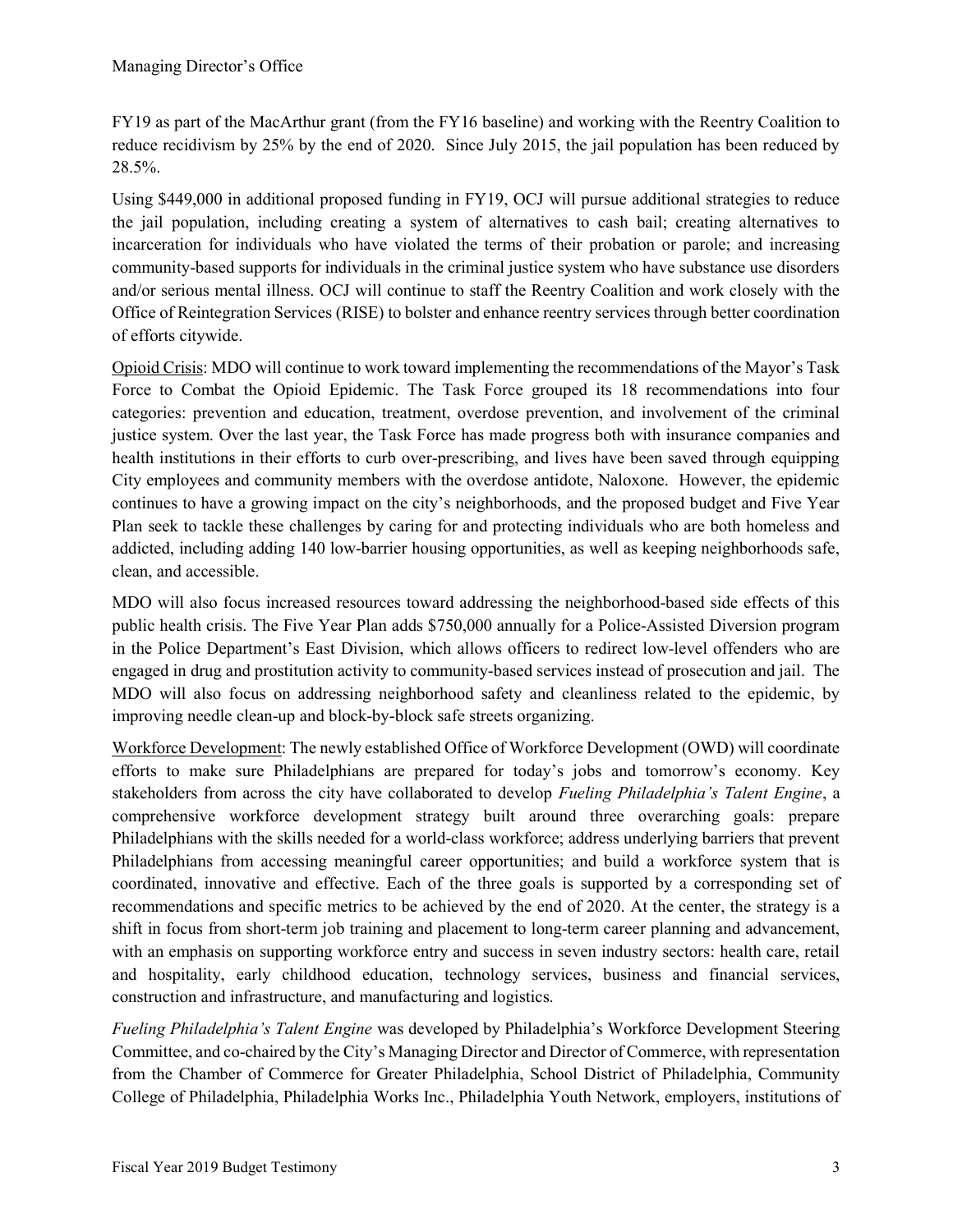higher education, workforce intermediaries, national and local policy experts, nonprofit organizations, labor unions, and philanthropy. Members of the Philadelphia Workforce Development Steering Committee will work hand-in-hand with OWD on strategy implementation and evaluation of impact, and will welcome engagement with Council as the strategy is rolled out.

A key recommendation of the workforce strategy is the City as Model Employer initiative, which seeks to transition 200 temporary city government workers to permanent employment by 2020. This initiative is focused on preparing individuals for entry and middle-skill positions that are difficult for City departments and private sector employers to fill, and embodies the recommendations laid out in *Fueling Philadelphia's* Talent Engine. OWD will lead efforts to build an intentional system to support workforce entry and career pathway progression for individuals who have barriers to employment, including opportunity youth and young adults, returning citizens, immigrants, and adults lacking necessary workforce skills and credentials. There are ten City agencies engaged in the City as Model Employer pilot.

Municipal ID: The FY19 MDO proposed budget contains more than \$550,000 to plan and implement a municipal identification program. The Municipal ID Program would provide an alternative to state-issued IDs which require documentation that can act as a barrier to obtaining a government ID, services and benefits. This program would ensure that all Philadelphia residents have equal access to City and partner services and benefits for which they may not otherwise have access. Similar programs in other cities have shown success at building trust between the public and law enforcement, promoting civic participation, and supporting local commerce.

While the card can benefit groups like the elderly, returning citizens, immigrants, LGBTQ, homeless residents, and survivors of domestic violence; the goal of the program is to ensure the card has wide appeal and benefits all Philadelphia residents.

Additionally, in FY19 the MDO will continue to develop and implement a series of significant strategic initiatives, including the following:

Rebuilding Community Infrastructure (Rebuild): Rebuild is ready to launch this fiscal year with Council's approval of a Program Statement and Budget using available City capital funds. In the future, when litigation challenging the Philadelphia Beverage Tax is resolved in the City's favor, bonds will be issued, allowing full, expedited implementation to begin. This implementation will entail site-specific community engagement, design and construction work on as many projects as its multi-hundred-million-dollar budget will allow over the course of the initiative. Rebuild projects, most of which are expected to be implemented by Project Users, will be designed to reflect the priorities of community members and become functional, sustainable examples of design excellence.

Rebuild projects requiring design will undergo a robust community engagement process including listening to community members about the needs and priorities for their site. Rebuild is also working with Parks and Recreation and Free Library to provide supports for community groups, like "friends" groups or Recreational Advisory Councils, to help build their capacity to support maintenance and programming at their neighborhood park, recreation center, or library. Rebuild has ambitious goals for both workforce participation and contracting in every year of the program and across all Rebuild projects. These goals include 30-35% Minority-, Women-, and Disabled-Owned Business Enterprise (M/W/DSBEs) participation on contracts, and 45% minority workforce hours.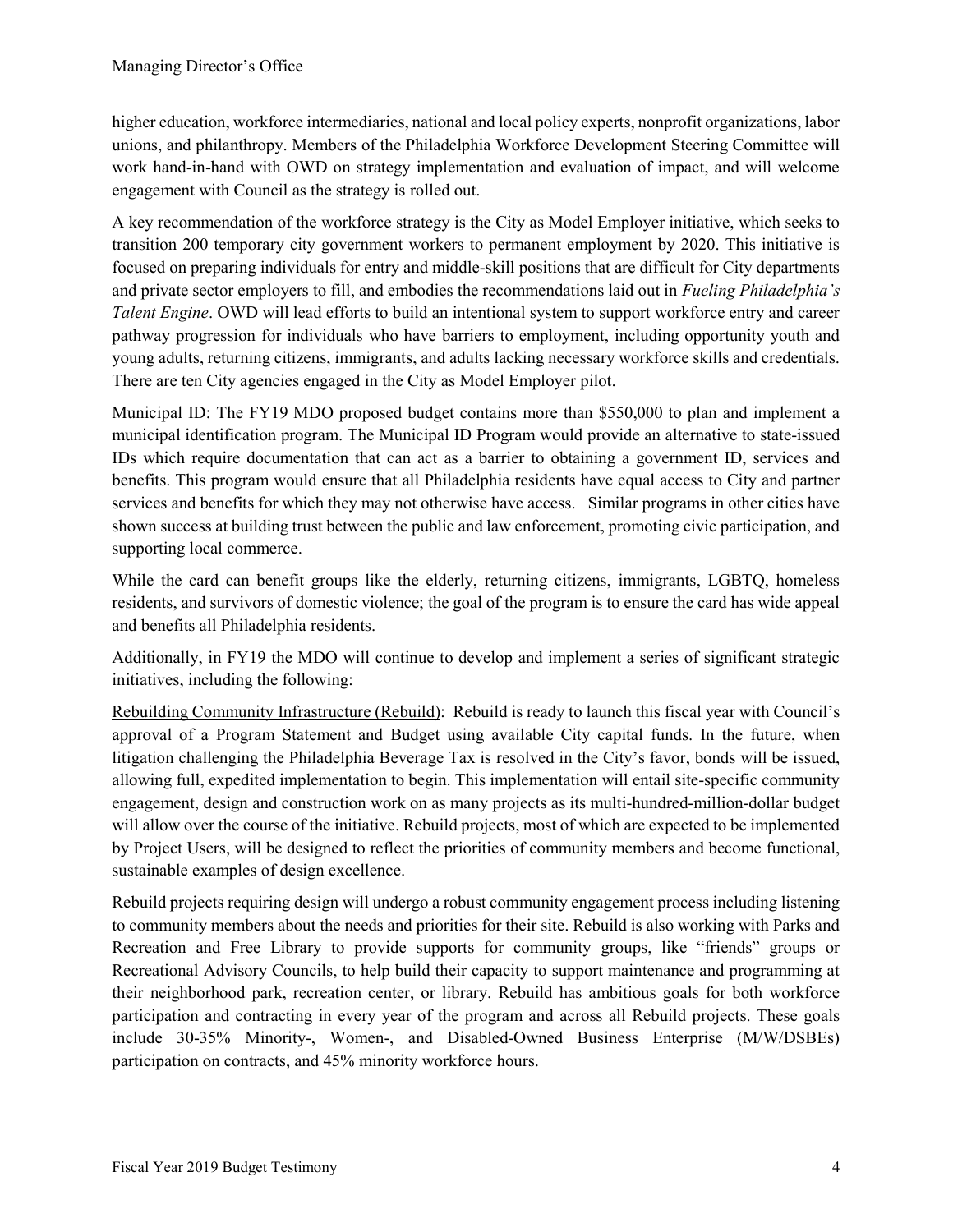After bonds have been issued, Rebuild will launch PHL Pipeline, a workforce program that will aim to improve access for Philadelphia women and minorities to family-sustaining careers in the skilled trades. Graduates of the program will have the skills and opportunity to successfully gain, retain and maintain employment in a skilled trades career. Hiring by the Philadelphia Redevelopment Authority for work on Rebuild projects will provide another entry point to skilled jobs.

Additionally, Rebuild will help support Citywide efforts to increase the sustainability and market share of M/W/DSBEs. Rebuild will assist local businesses, in particular minority-, and women--owned businesses, in addressing common challenges to growth. Rebuild and Commerce staff, with the support of an experienced consultant and other partners, will work with local businesses to identify their challenges, such as accounting, bonding capacity, or cash flow, and design and implement individual plans for them to build capacity and perform successfully on Rebuild projects.

Out of School Time: MDO continues to collaborate with DHS, Parks and Recreation, the Free Library, and the School District of Philadelphia to implement the Citywide OST strategic plan, which was launched in February 2017. Children who participate in quality OST programs are more likely to be engaged in learning, have better school attendance, and have increased levels of physical activity. Participants are also less likely to be involved in or to become victims of violence.

For the first time, Philadelphia has an OST strategic and operational plan that:

- Spans nine years and maps shared outcomes and system-building goals;
- Includes comprehensive research about Philadelphia's OST landscape;
- Features a new and robust OST data management system;
- Includes new philanthropic funding to launch a citywide OST early literacy pilot; and
- Features unprecedented collaboration among City departments, the School District, the philanthropic community, and the OST provider community.

With \$2 million in funding from the William Penn Foundation, the OST initiative created Philly Reading Coaches, a one-on-one volunteer reading intervention with students in grades K-3 in the afterschool hours. Philly Reading Coaches is an evidence-based early literacy intervention that helps children improve their reading skills. By the end of calendar 2018 Philly Reading Coaches will be in 17 sites located across the City, including in community schools, Parks and Recreation, the Free Library, and Police Athletic League locations. In addition to this effort, the OST initiative is transitioning a new shared data system for Philadelphia's OST community. This robust data system will, for the first time, allow the City to explore and develop a single online portal for parents, guardians and youth to access OST program opportunities citywide.

Shared Public Spaces: The MDO will continue to convene government, nonprofit, and business partners in "Shared Public Spaces," an initiative aimed at ensuring safety, respect, and dignity for all in public spaces; constructively addressing panhandling, chronic street homelessness and food access, and; expanding alternatives (housing, jobs, and services) accompanied by a code of conduct. A key element of the work – the creation of the Hub of Hope in the Concourse – opened in January 2018 to provide a daytime engagement center for individuals to receive basic services in a safe environment and be linked to social service resources.

Performance Management: The Office of Performance Management (OPM) will continue to provide performance measurement and statistical support to City departments, and will work with departments and the Office of Budget and Program Evaluation to help implement program-based budgeting across City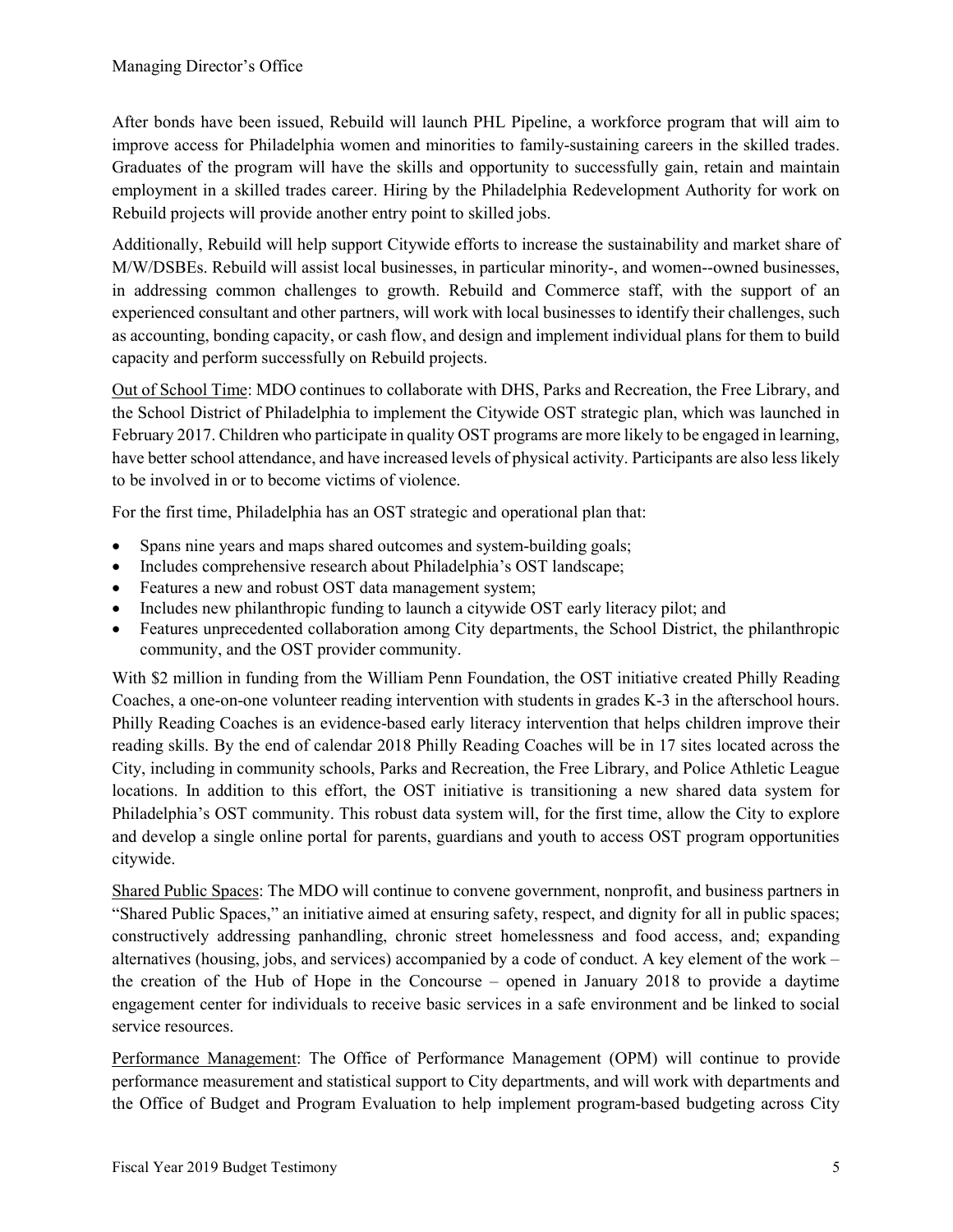government. OPM will also continue to support operating departments with the development of strategic plans.

Vision Zero/Transportation and Infrastructure: The Office of Transportation and Infrastructure Systems (oTIS) will continue to coordinate multi-agency initiatives and work to secure funding for transportation and infrastructure projects from state, federal, and philanthropic grants. In FY19, oTIS expects to complete and publish its Connect transportation action plan and begin follow-up and implementation activities over the next five years. These activities include improving the bus network to increase mobility for Philadelphians who need it most. oTIS will implement the Vison Zero three-year action plan to reduce fatalities and serious injuries with a special focus on speed management, and will review and revise the Action Plan in FY20. oTIS will also continue securing funding for constructing Direct Bus stations and working with SEPTA to expand express bus service in the city.

Additional Strategic Initiatives: In addition to the items mentioned above, the MDO will continue to advance the following inter-departmental strategic initiatives:

- Enhancing environmental sustainability through the Zero Waste and Litter cabinet, continued support for further implementing the Water Department's Green Cities, Clean Waters strategy, and a relaunched Greenworks plan.
- Continuing to improve accessibility for **immigrant populations** by promoting training on language access and cultural competency within city government, as well as the development of initiatives to better serve immigrant communities.

# SUMMARY:

The initiatives mentioned above are just a brief summary of some of the important work that the dedicated staff of the MDO conducts on a daily basis to deliver quality city services and support Mayor Kenney's policy objectives. I am honored to serve as your Managing Director, and I appreciate your attention to and support of the work our team is pursuing. Members of my senior staff are present to answer any questions you may have specific to any of these initiatives, or any of the other programs that fall within MDO's budget. Thank you.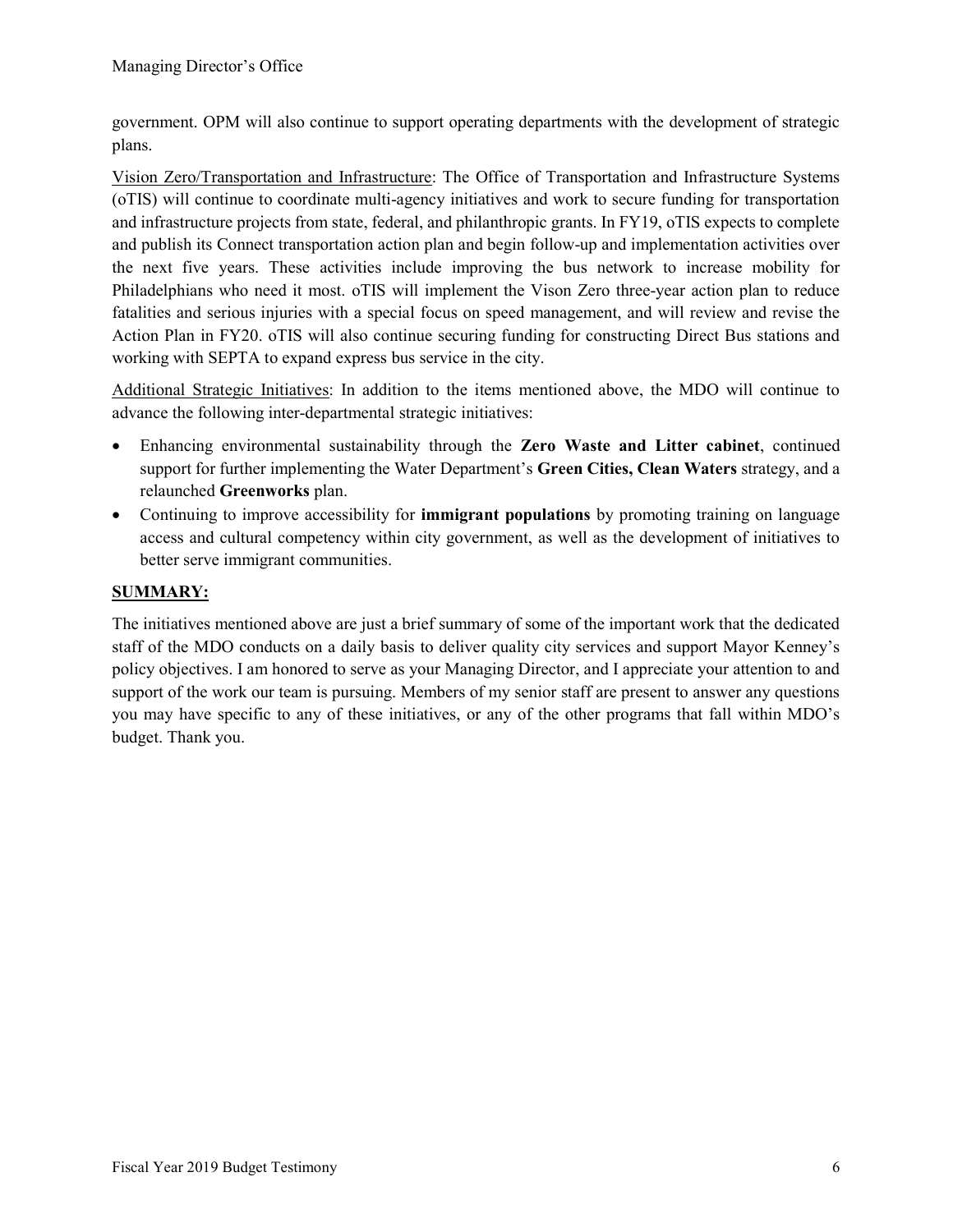# BUDGET SUMMARY & OTHER BUDGET DRIVERS

| <b>Staff Demographics Summary (as of December 2017)</b> |           |           |           |           |  |  |
|---------------------------------------------------------|-----------|-----------|-----------|-----------|--|--|
|                                                         | Total     | Minority  | White     | Female    |  |  |
| Number of Full-Time Staff                               | 348       | 202       | 146       | 161       |  |  |
| Number of Exempt Staff                                  | 304       | 167       | 137       | 127       |  |  |
| Number of Executive Staff (deputy level and above)      | 20        | 11        | Q         | 9         |  |  |
| Average Salary, Full-Time Staff                         | \$59,222  | \$55,008  | \$65,052  | \$63,620  |  |  |
| Average Salary, Exempt Staff                            | \$61,967  | \$58,045  | \$66,749  | \$69,961  |  |  |
| Average Salary, Executive Staff                         | \$139,073 | \$137,406 | \$141,111 | \$138,222 |  |  |
| Median Salary, Full-Time Staff                          | \$46,491  | \$43,988  | \$55,000  | \$50,618  |  |  |
| Median Salary, Exempt Staff                             | \$50,000  | \$45,000  | \$58,000  | \$62,500  |  |  |
| Median Salary, Executive Staff                          | \$135,000 | \$135,000 | \$135,000 | \$145,000 |  |  |

| <b>Employment Levels (as of December 2017)</b>             |          |          |
|------------------------------------------------------------|----------|----------|
|                                                            | Budgeted | Filled   |
| Number of Full-Time Positions                              | 334      | 348      |
| Number of Exempt Positions                                 | 289      | 304      |
| Number of Executive Positions (deputy level)<br>and above) | 20       | 20       |
| Average Salary of All Full-Time Positions                  | \$67,625 | \$59,222 |
| Median Salary of All Full-Time Positions                   | \$46,491 | \$46,491 |

# General Fund Financial Summary by Class

| <b>COLOGIE FUILLE FILLATION COMMUNIST</b> UP CLASS |                |              |                |                |                |                  |
|----------------------------------------------------|----------------|--------------|----------------|----------------|----------------|------------------|
|                                                    | FY17 Original  | FY17 Actual  | FY18 Original  | FY18 Estimated | FY19 Proposed  | Difference:      |
|                                                    | Appropriations | Obligations  | Appropriations | Obligations    | Appropriations | <b>FY19-FY18</b> |
| Class 100 - Emplovee Compensation                  | \$19,115,427   | \$18,885,758 | \$20,231,006   | \$19,630,935   | \$20,342,262   | \$711,327        |
| Class 200 - Purchase of Services                   | \$64,923,232   | \$65,445,172 | \$67,701,732   | \$70,964,239   | \$72,081,753   | \$1,117,514      |
| Class 300/400 - Materials, Supplies & Equipment    | \$803,779      | \$782,807    | \$767.479      | \$821,479      | \$1,142,963    | \$321,484        |
| Class 500 - Contributions                          |                | \$76,839     |                | \$0            |                | \$0              |
|                                                    | \$84,842,438   | \$85,190,576 | \$88,700,217   | \$91,416,653   | \$93,566,978   | \$2,150,325      |

| <b>Contracts Summary (Professional Services only)</b> |             |             |             |             |           |                 |
|-------------------------------------------------------|-------------|-------------|-------------|-------------|-----------|-----------------|
|                                                       |             |             |             |             |           | <b>FY18 YTD</b> |
|                                                       | <b>FY13</b> | <b>FY14</b> | <b>FY15</b> | <b>FY16</b> | FY17      | (01 & 02)       |
| Total amount of contracts                             | \$1,339,697 | \$567,435   | \$851,056   | \$519,474   | \$780,573 | \$2,066,282     |
| Total amount to M/W/DSBE                              | \$201,975   | \$103,566   | \$165,243   | \$55,100    | \$98,493  | \$1,114,521     |
| Participation Rate                                    | 15%         | 18%         | 19%         | 11%         | 13%       | 54%             |

| <b>Total M/W/DSBE Contract Participation Goal (Public Works;</b><br>Services, Supplies $\&$ Equipment; and Professional Services combined) |      |             |             |  |  |
|--------------------------------------------------------------------------------------------------------------------------------------------|------|-------------|-------------|--|--|
|                                                                                                                                            | FY17 | <b>FY18</b> | <b>FY19</b> |  |  |
| M/W/DSBE Contract Participation Goal                                                                                                       | 15%  | 20%         | 20%         |  |  |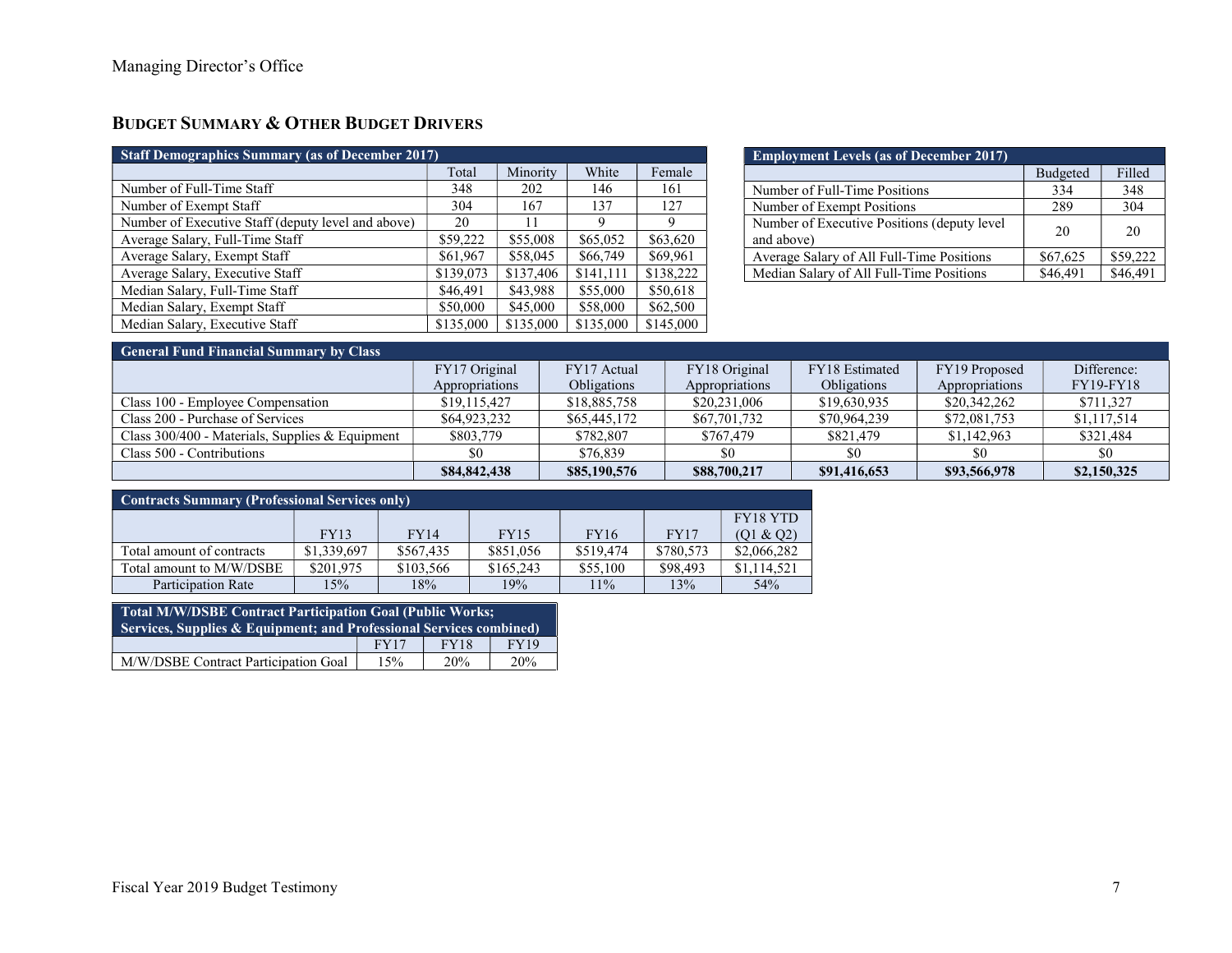## PROPOSED BUDGET OVERVIEW

### Proposed Funding Request:

The proposed Fiscal Year 2019 General Fund budget totals \$93,566,978 an increase of \$2,150,325 over Fiscal Year 2018 estimated obligation levels. This increase is primarily due to investments in support of criminal justice reform efforts, response to the opioid crisis, inter-departmental transfers to support the new Office of Workforce Development, increased investments for the Police Advisory Commission and Office of Violence Prevention, the creation of a Municipal ID program, and an increase in the appropriation to the Defender Association.

The proposed budget includes:

- $\bullet$  \$20,342,262 in Class 100, a \$711,327 increase over FY18. This funding will support increased staff capacity in the Police Advisory Commission and Office of Criminal Justice, will support the creation of a municipal ID program, and also reflects inter-departmental transfers associated with the creation of the Office of Workforce Development.
- $\bullet$  \$72,081,753 in Class 200, a \$1,117,514 increase over FY18. This funding will support continued criminal justice reform efforts associated with the MacArthur initiative, increased support for the Office of Violence Prevention, additional strategies to combat the opioid crisis, the new Office of Workforce Development, and an increased appropriation to the Defender Association.
- \$1,142,963 in Class 300/400, a \$321,484 increase over FY18. This funding will primarily support the creation of a municipal ID program.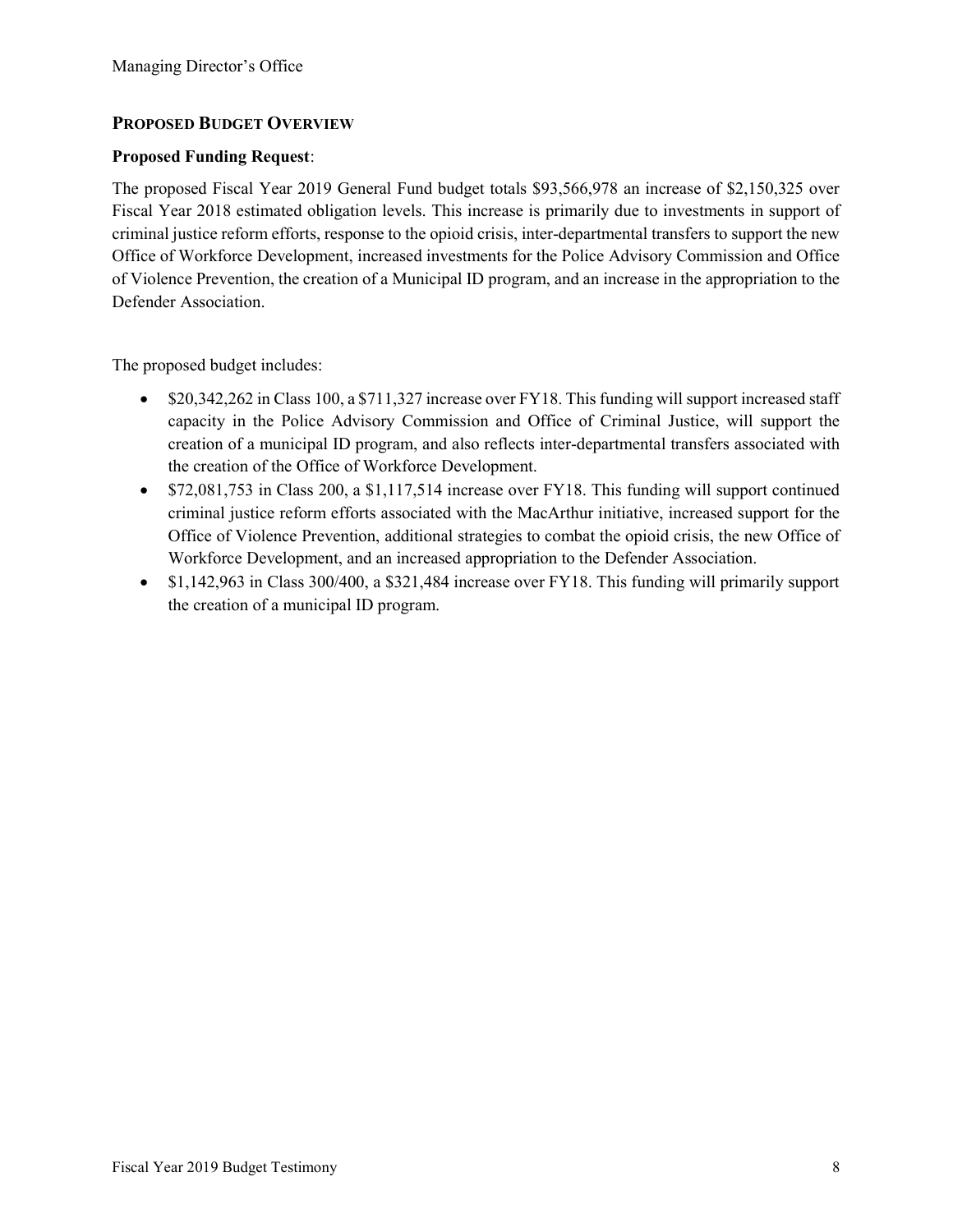# STAFFING LEVELS

The department is requesting 368 budgeted positions for FY19, an increase of 34 positions over FY18.

The increase is attributed to the addition of data/grant administration capacity for the Office of Criminal Justice (1 position); five staff persons to implement a municipal ID program; and three new positions in the Police Advisory Commission. The remainder of the increase is attributed to grant funded positions detailed to the First Judicial District, working on the MacArthur Safety & Justice Challenge.

Several staff positions are also transferring to or from the MDO as a result of the realignments previously mentioned. Specifically, nine positions are moving from the MDO to the Mayor's Office, and six total positions are being added to MDO as a result of the creation of the Office of Workforce Development using staff or funding from the Commerce Department and the Mayor's Office of Community Empowerment and Opportunity.

# NEW HIRES

| New Hires (from 7/1/2017 to December 2017) |                              |         |           |
|--------------------------------------------|------------------------------|---------|-----------|
|                                            | Total Number of<br>New Hires | Chinese | Afrikaans |
| <b>Black or African American</b>           |                              |         |           |
| Asian                                      |                              |         |           |
| White                                      |                              |         |           |
| Other                                      |                              |         |           |
| $\Gamma_{\alpha}$ tai                      |                              |         |           |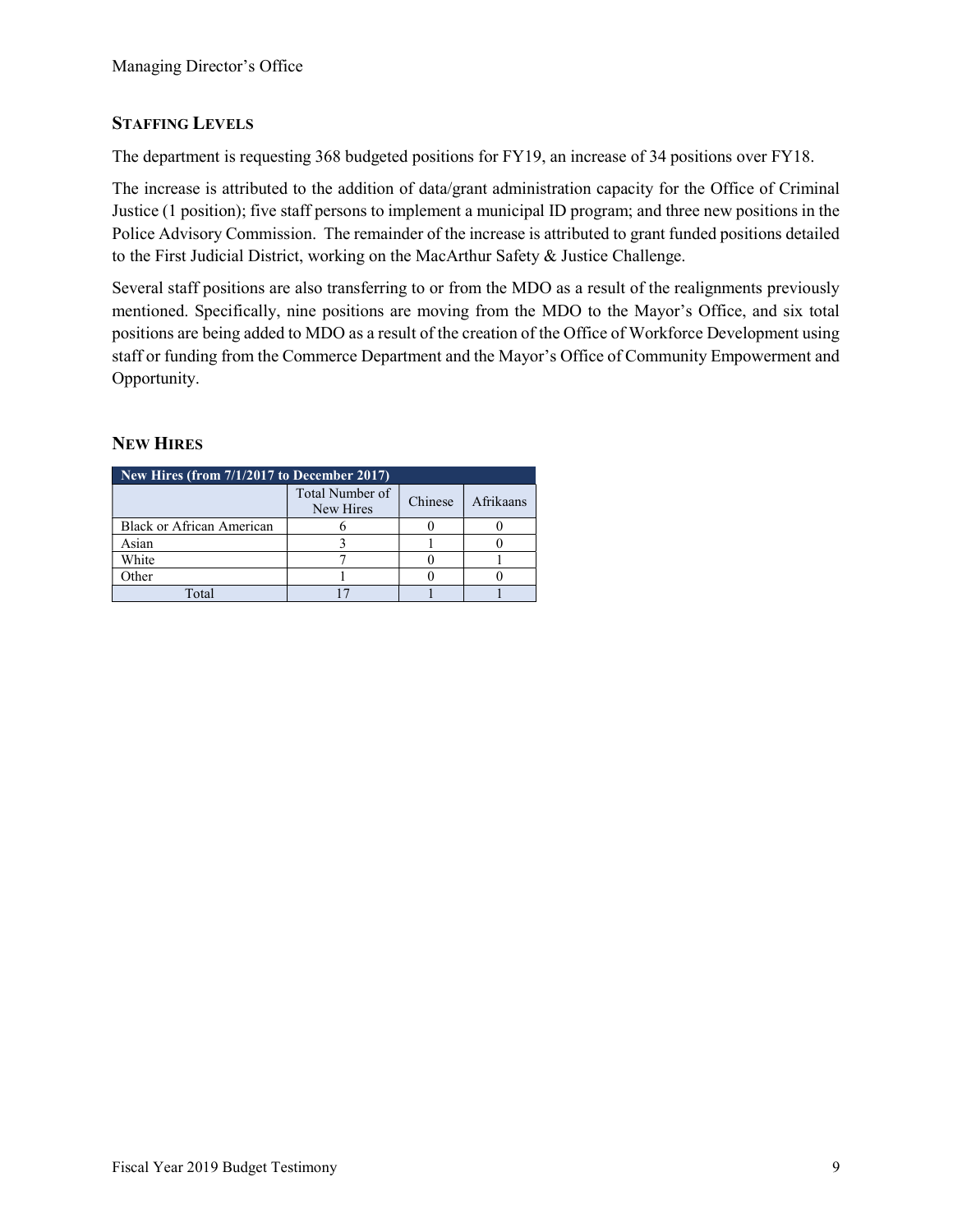## PERFORMANCE, CHALLENGES, AND INITIATIVES

#### Administration/Policy:

| <b>FY19 Strategic Goals</b>                                                                        |               |             |             |             |  |  |
|----------------------------------------------------------------------------------------------------|---------------|-------------|-------------|-------------|--|--|
| Provide performance measurement and statistical support to Departments through OPM.                |               |             |             |             |  |  |
| <b>FY19 Performance Measures</b>                                                                   |               |             |             |             |  |  |
|                                                                                                    | FY17          | FY18 YTD    | <b>FY18</b> | <b>FY19</b> |  |  |
| Measure                                                                                            | Actual        | $(Q1 + Q2)$ | Target      | Target      |  |  |
| Percent of contracts conformed within 90 days of start date <sup>1</sup>                           | N/A           | 53%         | 50%         | 50%         |  |  |
| Number of departments with new strategic plans completed<br>with facilitation via OPM <sup>2</sup> | $\mathcal{L}$ | N/A         | 4           | $4$ to 6    |  |  |

 $^1$  This is a new measure for FY18, so data is not available for FY17. FY18 YTD data is for Q1 only, as MDO has to account for the 90 days.

<sup>2</sup> This is an annual measure. FY18 data will be available at year-end.

### Office of Workforce Development (OWD):

#### FY19 Strategic Goals

- Implement and operationalize Fueling Philadelphia's Talent Engine: A Citywide Workforce Development Strategy.
- Create viable pathways to permanent employment for seasonal/temporary City workers through City as Model Employer.
- Launch a Model Employer Campaign to recognize and support employers committed to promoting career entry, retention and advancement for individuals who face barriers to employment.
- Increase the number of learners enrolling in adult education classes after completing initial intake and assessment.
- Maintain total KEYSPOT digital literacy training attendance at 1,600, while fostering innovative quality programming in FY19.

| <b>FY19 Performance Measures</b>                              |        |             |             |                 |
|---------------------------------------------------------------|--------|-------------|-------------|-----------------|
|                                                               | FY17   | FY18 YTD    | <b>FY18</b> |                 |
| Measure                                                       | Actual | $(Q1 + Q2)$ | Target      | FY19 Target     |
| Number of Industry Partnerships launched or strengthened to   |        |             |             | 3 strengthened; |
| meet employers' talent needs <sup>1</sup>                     | N/A    |             | launched    | 3 launched      |
| Number of individuals who have transitioned from              |        |             |             |                 |
| temporary/seasonal work to permanent employment through       | N/A    | 161         | 161         | 236             |
| City as Model Employer <sup>2</sup>                           |        |             |             |                 |
| Number of employers that have engaged in the Model            | N/A    |             | 10          | 75              |
| Employer Campaign <sup>3</sup>                                |        |             |             |                 |
| Number of learners enrolling in adult education classes after | 1,640  | 1,151       | 1,800       | 1,900           |
| completing myPLACE initial intake and assessment process      |        |             |             |                 |
| Percent of volunteers who are referred to organizations after | 77.5%  | 77.0%       | 80.0%       | 80.0%           |
| completing Office of Adult Education volunteer training       |        |             |             |                 |
| Number of individuals who received digital literacy training  | N/A    |             | 6,800       | 6,800           |
| through KEYSPOT training programs <sup>4</sup>                |        |             |             |                 |

 $1$ OWD's longer-term goal is to launch or strengthen seven partnerships. OWD was established in February 2018, so prior-year and YTD data is not available.

 $3$  One hundred and fifty employers will engage in the City's new Model Employer Campaign designed to advance practices that support career progression and improve business outcomes. OWD was established in February 2018, so prior-year and YTD data is not available.

4 This measure is new for FY18, so prior-year data is not available. This is an annual measure. FY18 data will be available at year-end.

 $^2$  By 2020, 200 individuals will transition from temporary/seasonal work to permanent employment with the City of Philadelphia or an employer partner through the City as Model Employer pilot initiative. The campaign was rolled-out in FY17, and full-year FY17 data is not available.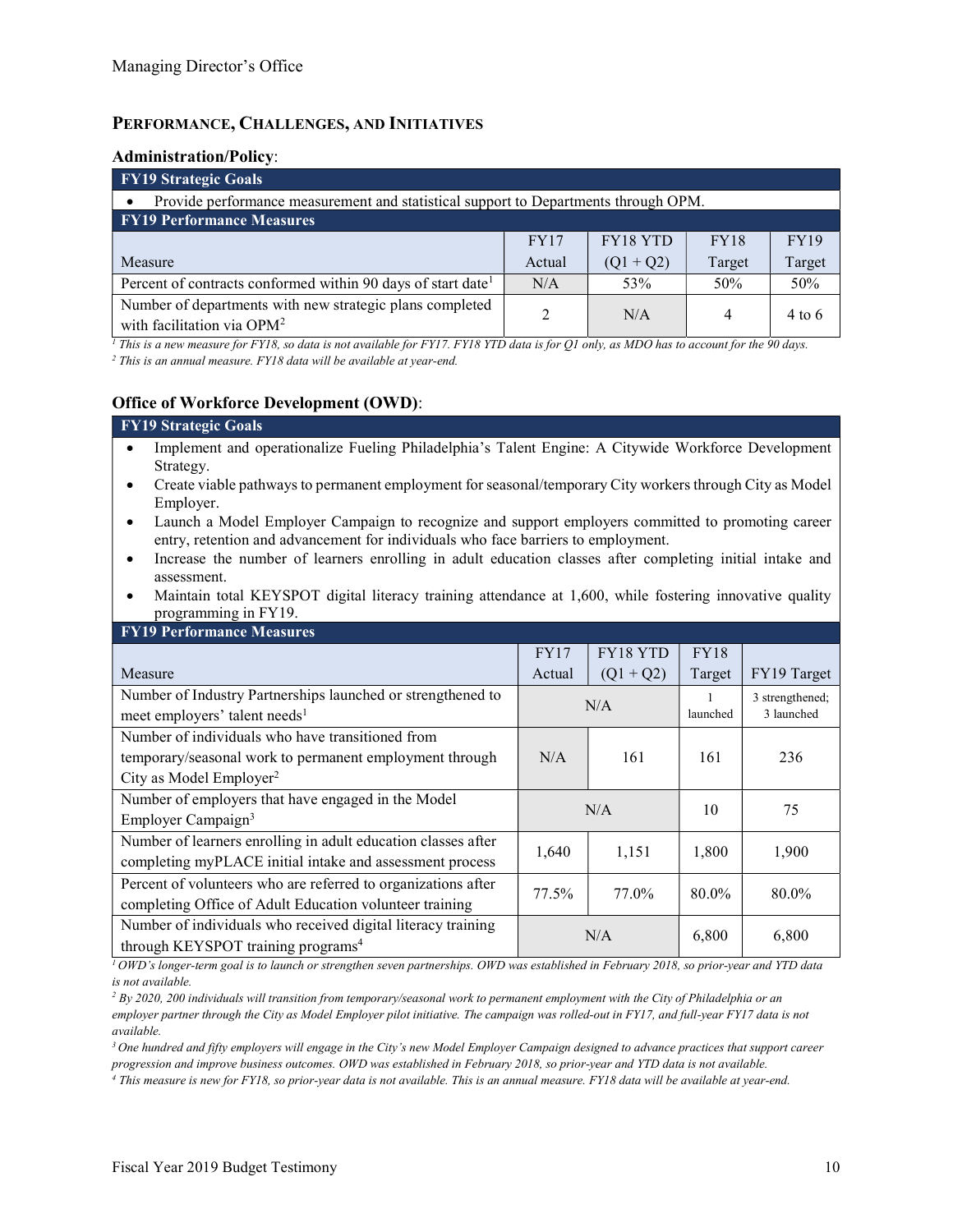## Office of Special Events (OSE):

| <b>FY19 Strategic Goals</b>                                                          |                                                       |      |
|--------------------------------------------------------------------------------------|-------------------------------------------------------|------|
| Implement a fully integrated online application and payment system by calendar 2019. |                                                       |      |
| <b>Performance Measures</b>                                                          |                                                       |      |
| Measure                                                                              | Calendar Year 2017 Actual   Calendar Year 2018 Target |      |
| Number of applications processed <sup>1</sup>                                        | 1.608                                                 | .600 |
| $1$ Metric based on the calendar year, not the fiscal year.                          |                                                       |      |

# Animal Control (ACCT Philly):

| <b>FY19 Strategic Goals</b>                                           |             |             |        |             |
|-----------------------------------------------------------------------|-------------|-------------|--------|-------------|
| Maintain the life-saving rate.                                        |             |             |        |             |
| Complete 1,100 Trap-Neuter-Releases.                                  |             |             |        |             |
| <b>FY19 Performance Measures</b>                                      |             |             |        |             |
|                                                                       | <b>FY17</b> | FY18 YTD    | FY18   | <b>FY19</b> |
| Measure                                                               | Actual      | $(Q1 + Q2)$ | Target | Target      |
| Life-saving rate                                                      | 82.0%       | 84.2%       | 80.0%  | 82.0%       |
| Number of city dog licenses issued                                    | 10,002      | 3,546       | 8,000  | 9,000       |
| Respond to service request calls within $SLA$ (contract) <sup>1</sup> | 100.0%      | 100.0%      | 90.0%  | 90.0%       |
| Number of spay/neuter surgeries completed <sup>2</sup>                | 8,632       | 4,609       | 8,500  | 8,200       |

 $^1$  ACCT's SLA is 90%.

 $2$  As intake goes down, ACCT anticipates doing fewer spay and neuter surgeries.

## Office of Emergency Management (OEM):

# FY19 Strategic Goals

- Continue efforts to achieve inter-departmental information sharing and situational awareness mechanisms.
- Build the City's capabilities to restore lifelines and facilitate economic, environmental, and community recovery following a major incident.
- Increase the level of community preparedness and resiliency to disasters via interactive in-person educational workshops and expansive social media campaigns.

| <b>FY19 Performance Measures</b>                                                            |        |             |             |             |
|---------------------------------------------------------------------------------------------|--------|-------------|-------------|-------------|
|                                                                                             | FY17   | FY18 YTD    | <b>FY18</b> | <b>FY19</b> |
| Measure                                                                                     | Actual | $(Q1 + Q2)$ | Target      | Target      |
| Percentage of corrective actions completed or in process of<br>completion within six months | 80.0%  | 79.0%       | $90.0\%$    | $90.0\%$    |
| Community Preparedness: number of people reached within 12-<br>month period                 | 3,909  | 3,821       | 6.000       | 7,000       |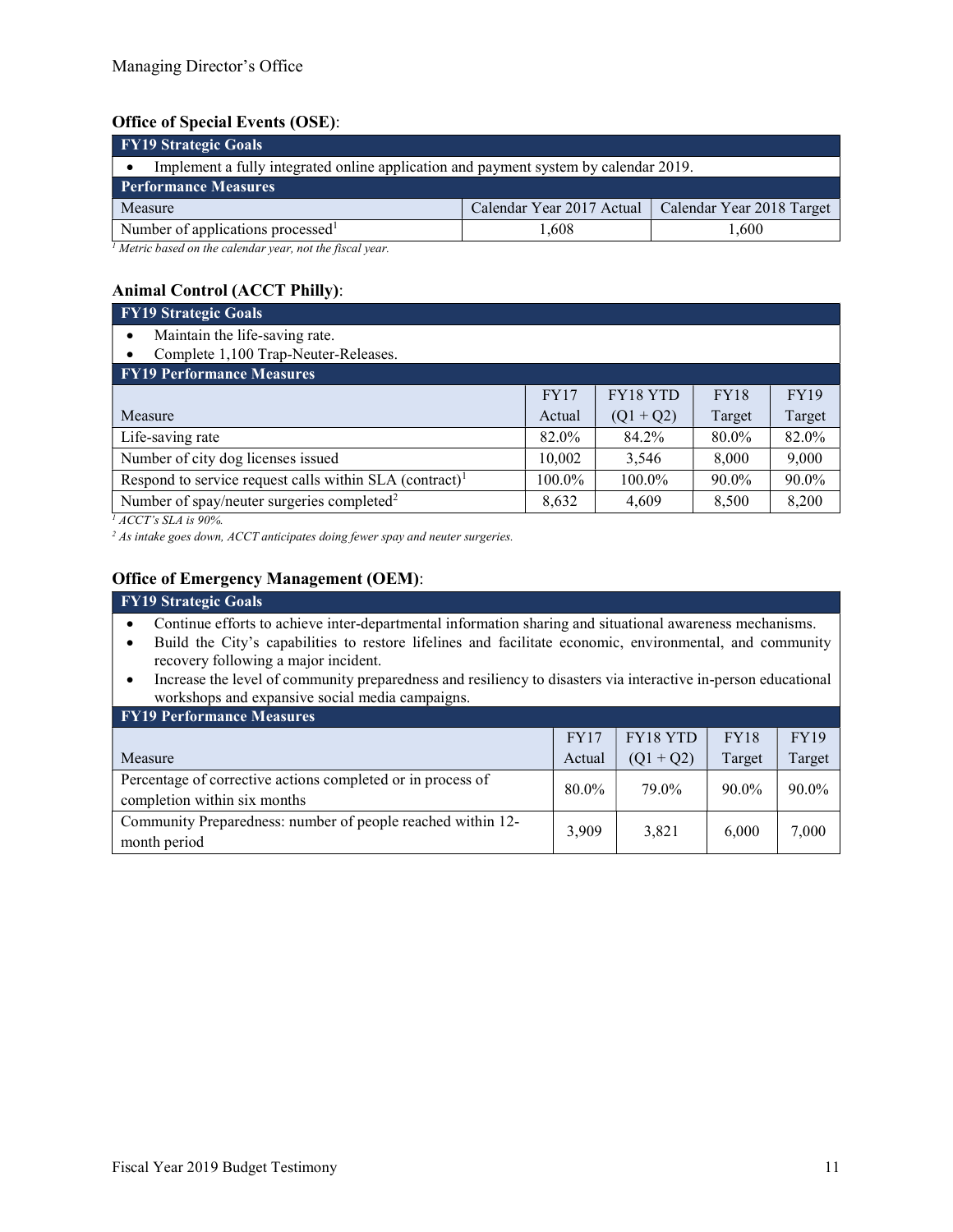## Police Advisory Commission (PAC):

| FY17   | FY18 YTD    | <b>FY18</b> | <b>FY19</b>                                                                                          |
|--------|-------------|-------------|------------------------------------------------------------------------------------------------------|
| Actual | $(Q1 + Q2)$ | Target      | Target                                                                                               |
|        |             |             |                                                                                                      |
| N/A    | 31.3%       | 80.0%       | 85.0%                                                                                                |
|        |             |             |                                                                                                      |
|        |             | 6           | 6                                                                                                    |
|        |             | N/A         | Engage community members to help them to understand the mission of the PAC and to engage more deeply |

 $<sup>1</sup>$  This is a new measure for FY18, so FY17 data is not available. This is an internal timeline. The goal is to increase the percentage. IAD can</sup> either accept or decline to investigate a complaint received from the PAC. IAD has a 75-day period during which to investigate complaints from the PAC. Upon completion of an IAD investigation, the PAC can audit the IAD investigation. The PAC anticipates improving this percentage during the second half of the year to approach the target.

<sup>2</sup> This is a new measure for FY18, so FY17 data is not available. This is an annual measure.

### Office of Violence Prevention (OVP):

#### FY19 Strategic Goals

- Improve all existing programs, and develop new prevention and intervention initiatives using proven strategies for reducing community violence.
- Strengthen communities by empowering citizens in the areas of outreach and mobilization to deter violence.
- Increase collaboration among local government, academic institutions, faith and community-based organizations, and communities to reduce city-wide violence and improve public safety.

| <b>Performance Measures</b>                                                       |               |                          |  |  |  |  |  |
|-----------------------------------------------------------------------------------|---------------|--------------------------|--|--|--|--|--|
|                                                                                   | Calendar Year | Calendar Year            |  |  |  |  |  |
| Measure                                                                           | 2017 Actual   | 2018 Target              |  |  |  |  |  |
| Number of homicides of youth ages 7-24 in each YVRP district overall <sup>1</sup> | 61            | a reduction from<br>2017 |  |  |  |  |  |

<sup>1</sup> This is an annual measure. This is a new measure for FY18, so data is not available for FY17.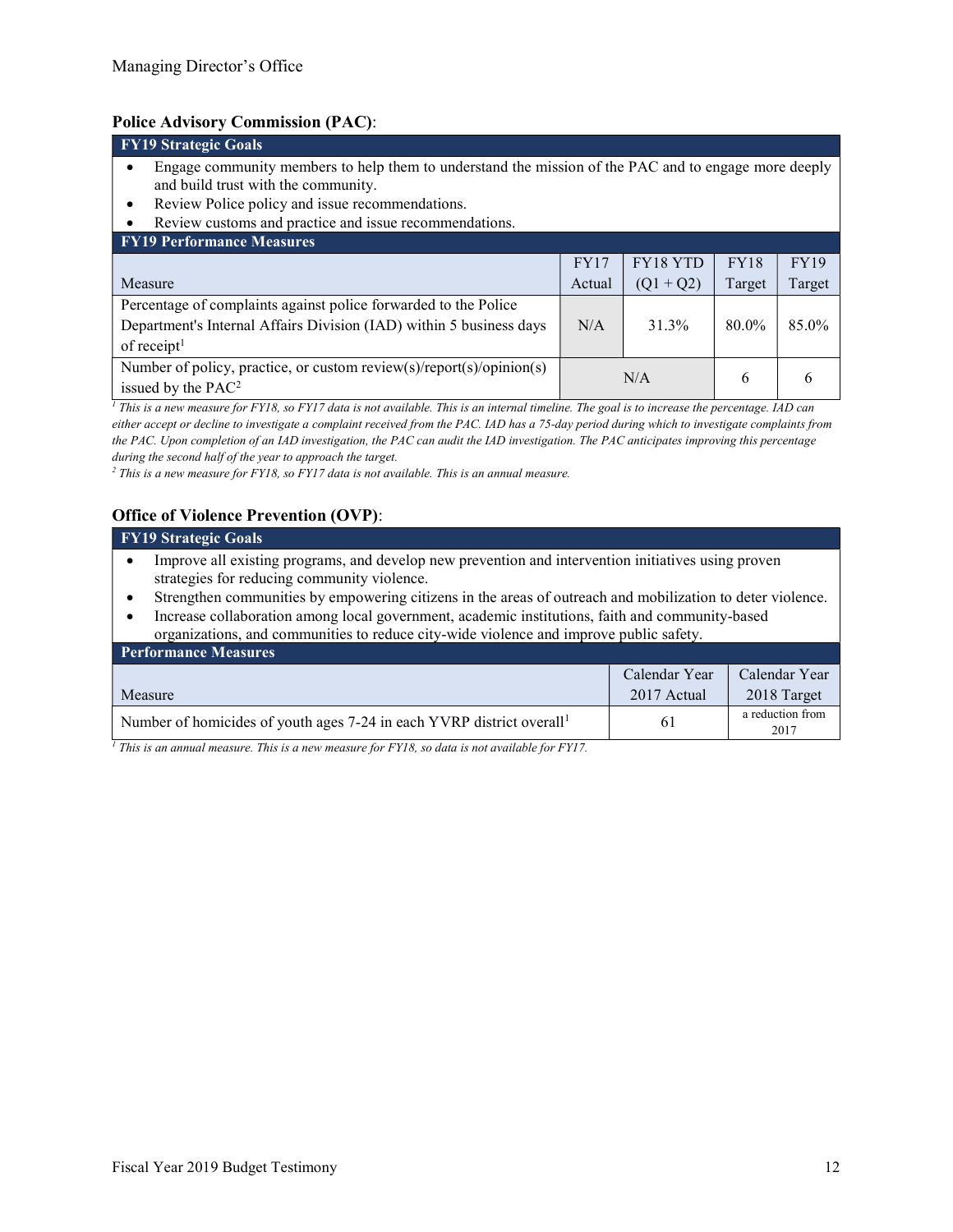### Community Life Improvement Program (CLIP):

| <b>FY19 Strategic Goals</b>                                                                              |         |                 |             |             |  |  |  |  |
|----------------------------------------------------------------------------------------------------------|---------|-----------------|-------------|-------------|--|--|--|--|
| Engage more residents to become involved in community clean-ups to eradicate blight throughout the city. |         |                 |             |             |  |  |  |  |
| <b>FY19 Performance Measures</b>                                                                         |         |                 |             |             |  |  |  |  |
|                                                                                                          | FY17    | <b>FY18 YTD</b> | <b>FY18</b> | <b>FY19</b> |  |  |  |  |
| Measure                                                                                                  | Actual  | $(Q1 + Q2)$     | Target      | Target      |  |  |  |  |
| Graffiti abatement: properties and street fixtures cleaned                                               | 129,075 | 70,174          | 115,000     | 125,000     |  |  |  |  |
| Community Partnership Program: groups that received supplies                                             | 586     | 324             | 550         | 575         |  |  |  |  |
| Community Service Program: citywide cleanup projects                                                     | 1,988   | 1,292           | 2,000       | 2,000       |  |  |  |  |
| completed                                                                                                |         |                 |             |             |  |  |  |  |
| Vacant Lot Program: vacant lot abatements                                                                | 15,809  | 7,662           | 15,000      | 15,000      |  |  |  |  |
| Vacant Lot Program: vacant lot compliance rate <sup>1</sup>                                              | 23.3%   | 31.5%           | 25.0%       | 25.0%       |  |  |  |  |
| Community Life Improvement: exterior property maintenance                                                |         |                 |             |             |  |  |  |  |
| 10,851<br>11,000<br>6,094<br>11,000<br>violations                                                        |         |                 |             |             |  |  |  |  |
| Community Life Improvement: exterior property maintenance                                                | 63.1%   | 61.5%           | $60.0\%$    | $60.0\%$    |  |  |  |  |
| compliance rate <sup>2</sup>                                                                             |         |                 |             |             |  |  |  |  |
| Graffiti removal tickets closed within service level agreement of<br>91.8%<br>95.3%<br>95.0%             |         |                 |             |             |  |  |  |  |
| seven days                                                                                               |         |                 |             | 95.0%       |  |  |  |  |
| Number of nuisance properties and vacant lots abated                                                     | 18,835  | 10,255          | 18,500      | 18,500      |  |  |  |  |

 $^1$  Compliance rate refers to the percent of property owners who receive a notice of violation and take action to clean up their properties within the timeframe given to address the violation. Vacant lot violation compliance by owners varies depending upon ownership, as many of the owners' addresses in CLIP's system are the actual vacant lot addresses, meaning that there are no owners on record.

 $^2$  Compliance rate refers to the percent of property owners who receive a notice of violation and subsequently take action to clean up their properties within the timeframe given to address the violation. In warmer/busy months, the rate is higher due to volume of requests allowing for the owner to have additional time to clean his/her property. This is not the case in the colder months, at which point the compliance rate drops.

#### Philly311:

#### FY19 Strategic Goals

- Raise Net Promoter Score (NPS) to consistently meet or exceed 10.<sup>1</sup>
- Introduce new web and mobile applications to raise usage levels to 50% of all service requests (in the longterm).
- Work closely with departments to enhance their customer service abilities and improve response to service requests.

| <b>FY19 Performance Measures</b>                                                                        |             |             |             |             |  |  |  |  |
|---------------------------------------------------------------------------------------------------------|-------------|-------------|-------------|-------------|--|--|--|--|
|                                                                                                         | <b>FY17</b> | FY18 YTD    | <b>FY18</b> | <b>FY19</b> |  |  |  |  |
| Measure                                                                                                 | Actual      | $(Q1 + Q2)$ | Target      | Target      |  |  |  |  |
| Percent of calls answered within 20 seconds <sup>2</sup>                                                | 73.4%       | 69.5%       | 80.0%       | 80.0%       |  |  |  |  |
| Percent of 311 Net Promoter Score (NPS) survey respondents who<br>are "service detractors" <sup>3</sup> | 40.8%       | 26.5%       | $<$ 30.0%   | $<$ 30.0%   |  |  |  |  |
| Percent of residents who utilize mobile and web applications to<br>contact $3114$                       | 13.0%       | 38.0%       | 45.0%       | 45.0%       |  |  |  |  |
| Average score for tickets and phone calls monitored by 311<br>supervisors <sup>5</sup>                  | 90.0%       | 83.5%       | 85.0%       | 85.0%       |  |  |  |  |

 $I$  Best-in-class scores are 50+. NPS is the net value of the percentage of people who would recommend the service minus the detractors. Thus, the larger the positive number, the better. Theoretically, the NPS could range from -100 to +100, but in practice the values are usually much smaller. A 10 is a good score.

<sup>2</sup> 311 lost one agent in FY18 Q2 and had four agents out on extended leave. In addition, 311 averaged six callouts per day and is currently

reviewing attendance policies with Human Resources and preparing to interview potential agent trainees.

3 "Service detractors" fall between 0 and 6 on a 10-point scale of "How likely are you to recommend this service to a friend or colleague?"

4 This measure refers to the number of contacts using mobile and web applications to contact 311. 311 expects this percentage to increase during the remainder of the year to meet the target, following efforts to push usage to customers on high call volume days.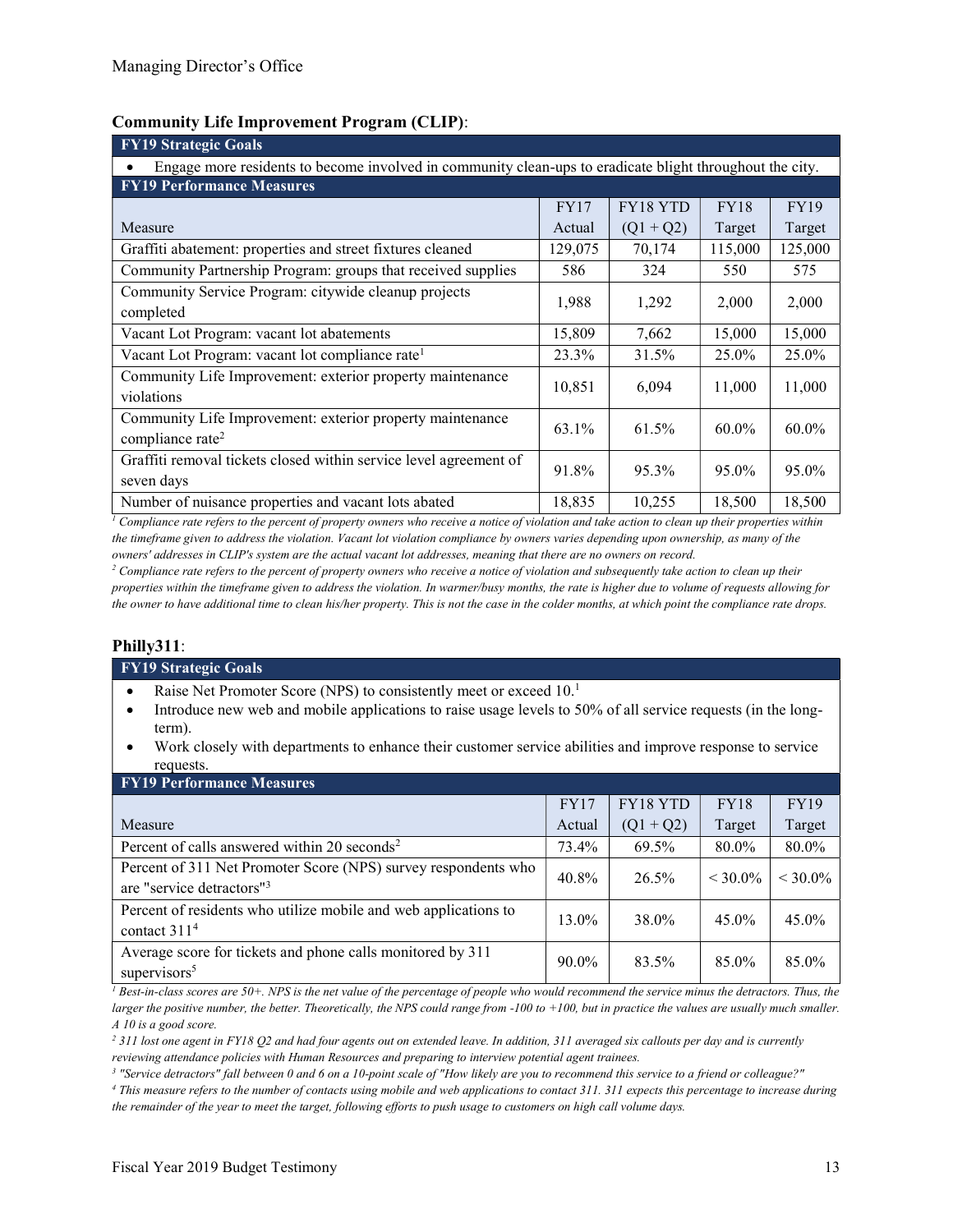<sup>5</sup> Agents are scored on a six-point scale and are graded pass/fail. Supervisors monitor two calls per week. 311's Quality Assurance Associate continues to create new components to assess quality. The average is based on the quality of tickets submitted within 311's system. Accuracy of information and customer service is also measured. The call quality of 311 agents improved this past quarter (from 80% in Q1). The increase can be attributed to re-calibrating call quality expectations, increasing coaching from management, and identifying negative trends more efficiently.

## Office of Immigrant Affairs (OIA):

#### FY19 Strategic Goals

- Improve language access services throughout City government.
- Expand programming aimed at providing individuals with the ability to apply for citizenship status.
- Enhance programming highlighting the contributions of immigrants to Philadelphia's economy and cultural heritage.

| <b>FY19 Performance Measures</b>                        |        |             |        |        |  |  |  |
|---------------------------------------------------------|--------|-------------|--------|--------|--|--|--|
|                                                         | FY17   | FY18 YTD    | FY18   | FY19   |  |  |  |
| Measure                                                 | Actual | $(01 + 02)$ | Target | Target |  |  |  |
| Number of translated documents                          | 640    | 362         | 550    | 600    |  |  |  |
| Number of limited-English-proficient (LEP) transactions | 42,210 | 22,403      | 45,000 | 50,000 |  |  |  |

## Town Watch Integrated Services (TWIS):

| FY19 Strategic Goals                                                                                     |
|----------------------------------------------------------------------------------------------------------|
| • Engage citizens in addressing quality-of-life issues in their community.                               |
| • Reduce crime in targeted areas.                                                                        |
| • Provide training and support for Town Watch volunteers and improve the relationship between police and |
| citizens.                                                                                                |

| <b>FY19 Performance Measures</b>            |        |             |                              |                           |  |  |  |
|---------------------------------------------|--------|-------------|------------------------------|---------------------------|--|--|--|
|                                             | FY17   | FY18 YTD    | <b>FY18</b>                  | <b>FY19</b>               |  |  |  |
| Measure                                     | Actual | $(01 + 02)$ | Target                       | Target                    |  |  |  |
| Total membership in the 5 PSAs <sup>1</sup> | N/A    | 343         | $10\%$ increase<br>from FY17 | 10% increase<br>from FY18 |  |  |  |

<sup>1</sup> This is a new measure for FY18, so data is not available for FY17.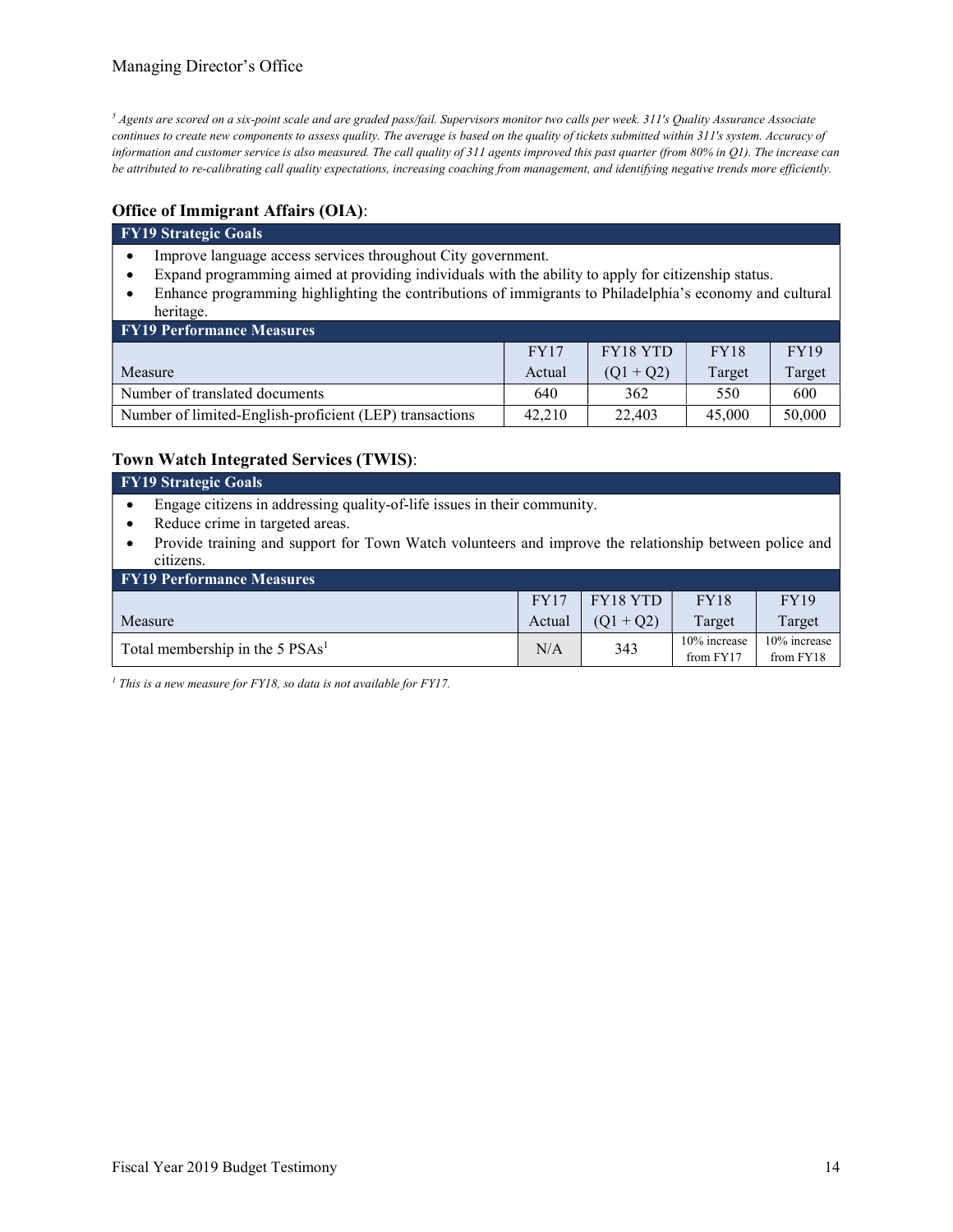## OTHER BUDGETARY IMPACTS

### Federal and State (Where Applicable)

The General Fund is the primary revenue source for the MDO's budget. Federal and state funding flows primarily to the specific operating departments that report into the MDO, rather than to MDO's budget.

The MDO does, however, have several programs that rely on state or federal grant funding (primarily related to Homeland Security, Criminal Justice, and workforce development). In FY19, the MDO expects to manage about six federal grants.

Any budget cuts at either the state or federal level could have significant impacts on programs within MDO. Specifically, the Office of Workforce Development is reliant on Community Service Block Grant funding, The Office of Criminal Justice manages several competitive federal grants, and the Office of Emergency Management relies on a Homeland Security Grant Program funding stream.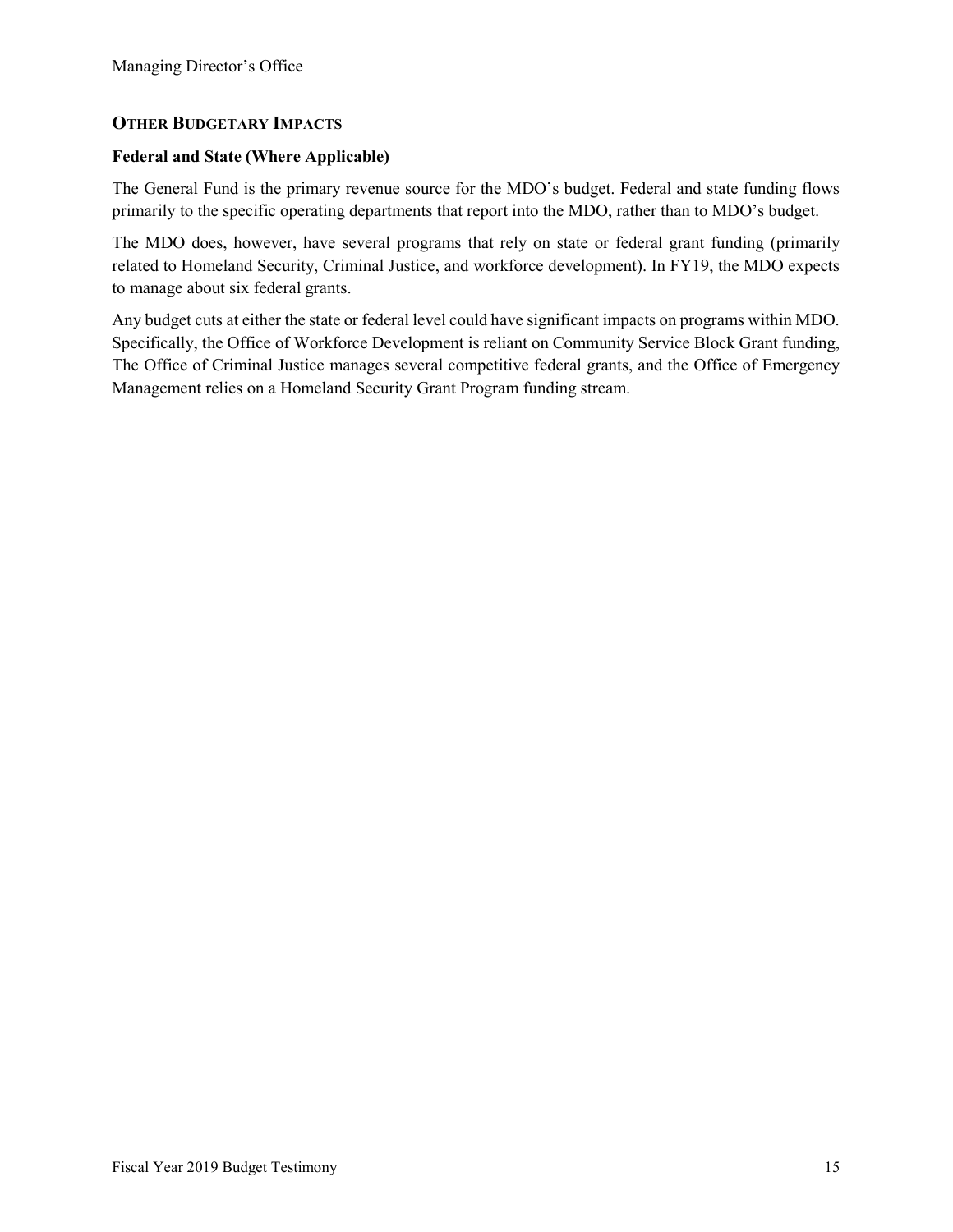# CONTRACTING EXPERIENCE

| M/W/DSBE Participation on Large Professional Services Contracts |                     |                                    |                          |                               |               |                                                 |                                          |                                                |                                                |                                                                                                         |                                                          |
|-----------------------------------------------------------------|---------------------|------------------------------------|--------------------------|-------------------------------|---------------|-------------------------------------------------|------------------------------------------|------------------------------------------------|------------------------------------------------|---------------------------------------------------------------------------------------------------------|----------------------------------------------------------|
| Largest Contracts, FY18                                         |                     |                                    |                          |                               |               |                                                 |                                          |                                                |                                                |                                                                                                         |                                                          |
| Vendor Name                                                     | Service<br>Provided | Dollar<br>Amount<br>of<br>Contract | <b>RFP</b> Issue<br>Date | Contract<br><b>Start Date</b> | Ranges in RFP | $%$ of<br>M/W/DSBE<br>Participation<br>Achieved | \$ Value of<br>M/W/DSBE<br>Participation | Total %<br>Participation -<br><b>All DSBEs</b> | Total \$ Value<br>Participation -<br>All DSBEs | <b>Local Business</b><br>(principal place of<br>business located<br>within City limits)<br>[ves $/$ no] | Waiver for<br>Living Wage<br>Compliance?<br>[yes $/no$ ] |
|                                                                 | Language            |                                    |                          |                               | MBE: 20-25%   | $0\%$                                           | \$0                                      |                                                |                                                |                                                                                                         |                                                          |
| Language Line                                                   | Access              |                                    |                          |                               | WBE: 20-25%   | $0\%$                                           | \$0                                      |                                                |                                                |                                                                                                         |                                                          |
| Services                                                        | Services            | \$50,000                           | 4/4/2017                 | 7/1/2017                      | DSBE: NA      | $0\%$                                           | \$0                                      | $0\%$                                          | \$0                                            | N <sub>o</sub>                                                                                          | N <sub>o</sub>                                           |
|                                                                 | Out of              |                                    |                          |                               | MBE: 15-20%   | 100%                                            | \$47,500                                 |                                                |                                                |                                                                                                         |                                                          |
|                                                                 | School              |                                    |                          |                               | WBE: 15-20%   | $0\%$                                           | \$0                                      |                                                |                                                |                                                                                                         |                                                          |
| Cityspan                                                        | Time Web            |                                    |                          |                               |               |                                                 |                                          |                                                |                                                |                                                                                                         |                                                          |
| Technologies<br>Inc.                                            | Based Info          | \$47,500                           | 5/5/2017                 | 9/1/2017                      | DSBE: NA      | $0\%$                                           | \$0                                      | 100%                                           | \$47,500                                       | N <sub>o</sub>                                                                                          | N <sub>o</sub>                                           |
|                                                                 | System              |                                    |                          |                               |               |                                                 |                                          |                                                |                                                |                                                                                                         |                                                          |
| <b>GLOBO</b>                                                    | Language            |                                    |                          |                               | MBE: 20-25%   | $0\%$                                           | \$0                                      |                                                |                                                |                                                                                                         |                                                          |
| Language                                                        | Access              |                                    |                          |                               | WBE: 20-25%   | $0\%$                                           | \$0                                      |                                                |                                                |                                                                                                         |                                                          |
| Solutions                                                       | Services            | \$40,000                           | 4/4/2017                 | 7/1/2017                      | DSBE: NA      | $0\%$                                           | \$0                                      | 0%                                             | \$0                                            | No                                                                                                      | N <sub>o</sub>                                           |

| Non-Profit Vendor Demographics       |            |          |  |  |  |  |  |
|--------------------------------------|------------|----------|--|--|--|--|--|
| Defender Association of Philadelphia | Minority % | Female % |  |  |  |  |  |
| Workforce                            | 45.00%     | 60.00%   |  |  |  |  |  |
| Executive                            | 29.00%     | 63.00%   |  |  |  |  |  |
| <b>Board</b>                         | 38.00%     | 31.00%   |  |  |  |  |  |
| Animal Care & Control Team           | Minority % | Female % |  |  |  |  |  |
| Workforce                            | 58.00%     | 50.00%   |  |  |  |  |  |
| Executive                            | 33.00%     | 67.00%   |  |  |  |  |  |
| Board                                | 25.00%     | 75.00%   |  |  |  |  |  |
| <b>Community Legal Services</b>      | Minority % | Female % |  |  |  |  |  |
| Workforce                            | 50.00%     | 69.00%   |  |  |  |  |  |
| Executive                            | 60.00%     | 80.00%   |  |  |  |  |  |
| Board                                | 52.00%     | 71.00%   |  |  |  |  |  |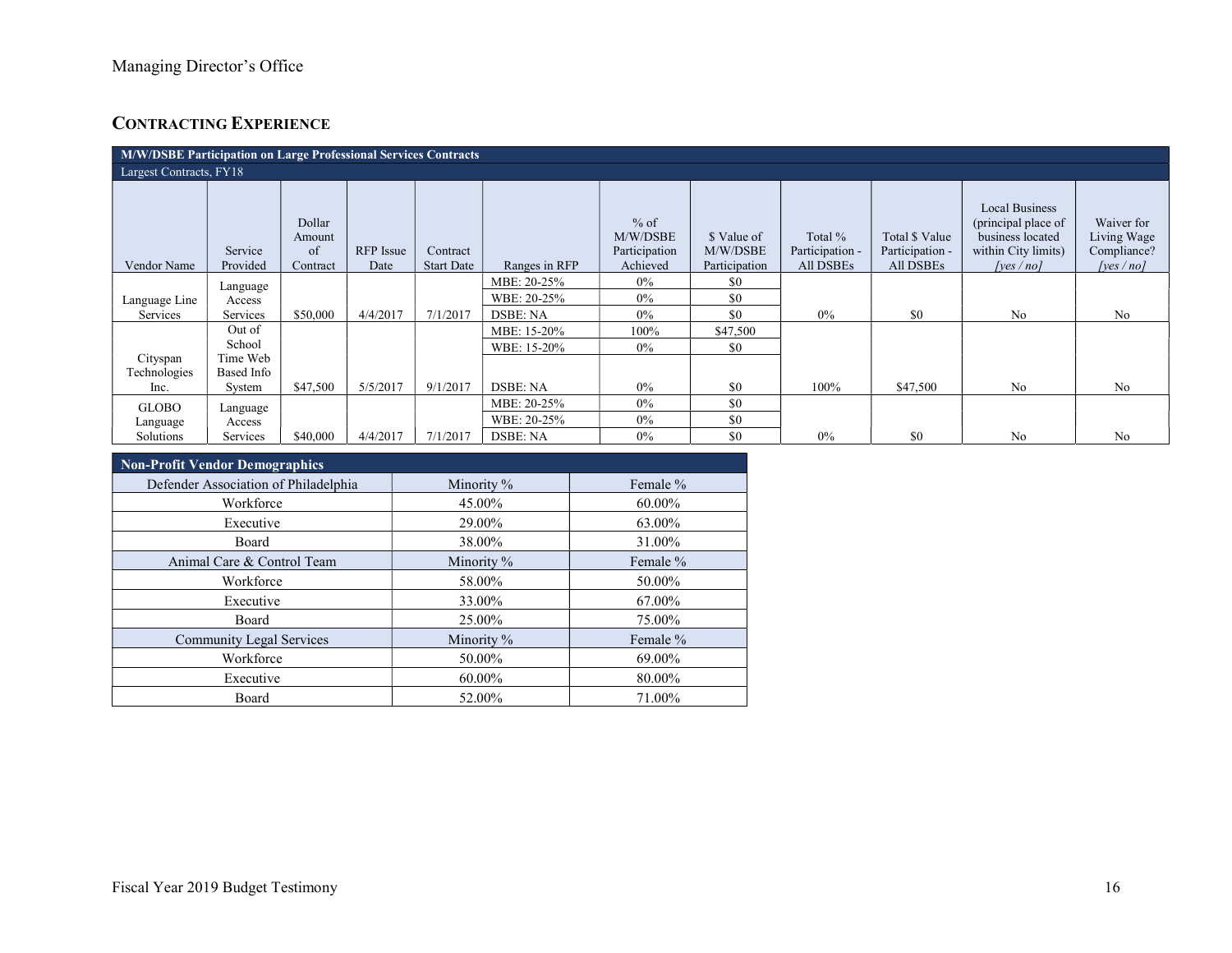# EMPLOYEE DATA

| <b>Staff Demographics (as of December 2017)</b> |                        |           |                        |           |                |  |  |
|-------------------------------------------------|------------------------|-----------|------------------------|-----------|----------------|--|--|
|                                                 | <b>Full-Time Staff</b> |           | <b>Executive Staff</b> |           |                |  |  |
|                                                 | Male                   | Female    |                        | Male      | Female         |  |  |
|                                                 | African-               | African-  |                        | African-  | African-       |  |  |
|                                                 | American               | American  |                        | American  | American       |  |  |
| Total                                           | 70                     | 73        | Total                  | 4         | 3              |  |  |
| % of Total                                      | 20%                    | 21%       | % of Total             | 20%       | 15%            |  |  |
| Average Salary                                  | \$48,348               | \$58,106  | Average Salary         | \$134,366 | \$144,000      |  |  |
| Median Salary                                   | \$41,000               | \$44,709  | Median Salary          | \$137,500 | \$145,000      |  |  |
|                                                 | White                  | White     |                        | White     | White          |  |  |
| Total                                           | 84                     | 62        | Total                  | 6         | 3              |  |  |
| % of Total                                      | 24%                    | 18%       | % of Total             | 30%       | 15%            |  |  |
| Average Salary                                  | \$63,718               | \$66,861  | Average Salary         | \$146,667 | \$130,000      |  |  |
| Median Salary                                   | \$52,536               | \$60,000  | Median Salary          | \$132,500 | \$135,000      |  |  |
|                                                 | Hispanic               | Hispanic  |                        | Hispanic  | Hispanic       |  |  |
| Total                                           | 20                     | 14        | Total                  | $\theta$  | 2              |  |  |
| % of Total                                      | $6\%$                  | 4%        | % of Total             | $0\%$     | 10%            |  |  |
| Average Salary                                  | \$46,879               | \$64,789  | Average Salary         | N/A       | \$132,500      |  |  |
| Median Salary                                   | \$44,855               | \$48,728  | Median Salary          | N/A       | \$132,500      |  |  |
| Asian                                           |                        | Asian     |                        | Asian     | Asian          |  |  |
| Total                                           | 7                      | 5         | Total                  | $\theta$  | $\theta$       |  |  |
| % of Total                                      | 2%                     | $1\%$     | % of Total             | $0\%$     | $0\%$          |  |  |
| Average Salary                                  | \$50,284               | \$56,550  | Average Salary         | N/A       | $\rm N/A$      |  |  |
| Median Salary                                   | \$40,990               | \$52,000  | Median Salarv          | N/A       | N/A            |  |  |
|                                                 | Other                  | Other     |                        | Other     | Other          |  |  |
| Total                                           | 6                      | 7         | Total                  | 1         | 1              |  |  |
| % of Total                                      | 2%                     | 2%        | % of Total             | $5\%$     | 5%             |  |  |
| Average Salary                                  | \$56,696               | \$95,126  | Average Salary         | \$120,000 | \$157,000      |  |  |
| Median Salary                                   | \$43,933               | \$88,000  | Median Salary          | \$120,000 | \$157,000      |  |  |
|                                                 | Bilingual              | Bilingual |                        | Bilingual | Bilingual      |  |  |
| Total                                           | 3                      | 15        | Total                  | $\theta$  | $\overline{2}$ |  |  |
| % of Total                                      | 1%                     | 4%        | % of Total             | $0\%$     | 10%            |  |  |
| Average Salary                                  | \$61,406               | \$68,737  | Average Salary         | N/A       | \$132,500      |  |  |
| Median Salary                                   | \$51,575               | \$65,000  | Median Salary          | N/A       | \$132,500      |  |  |
|                                                 | Male                   | Female    | Male                   |           | Female         |  |  |
| Total                                           | 187                    | 161       | Total                  | 11        | 9              |  |  |
| % of Total                                      | 54%                    | 46%       | % of Total             | 55%       | 45%            |  |  |
| Average Salary                                  | \$55,436               | \$63,620  | Average Salary         | \$139,770 | \$138,222      |  |  |
| Median Salary                                   | \$45,000               | \$50,618  | Median Salary          | \$130,000 | \$145,000      |  |  |